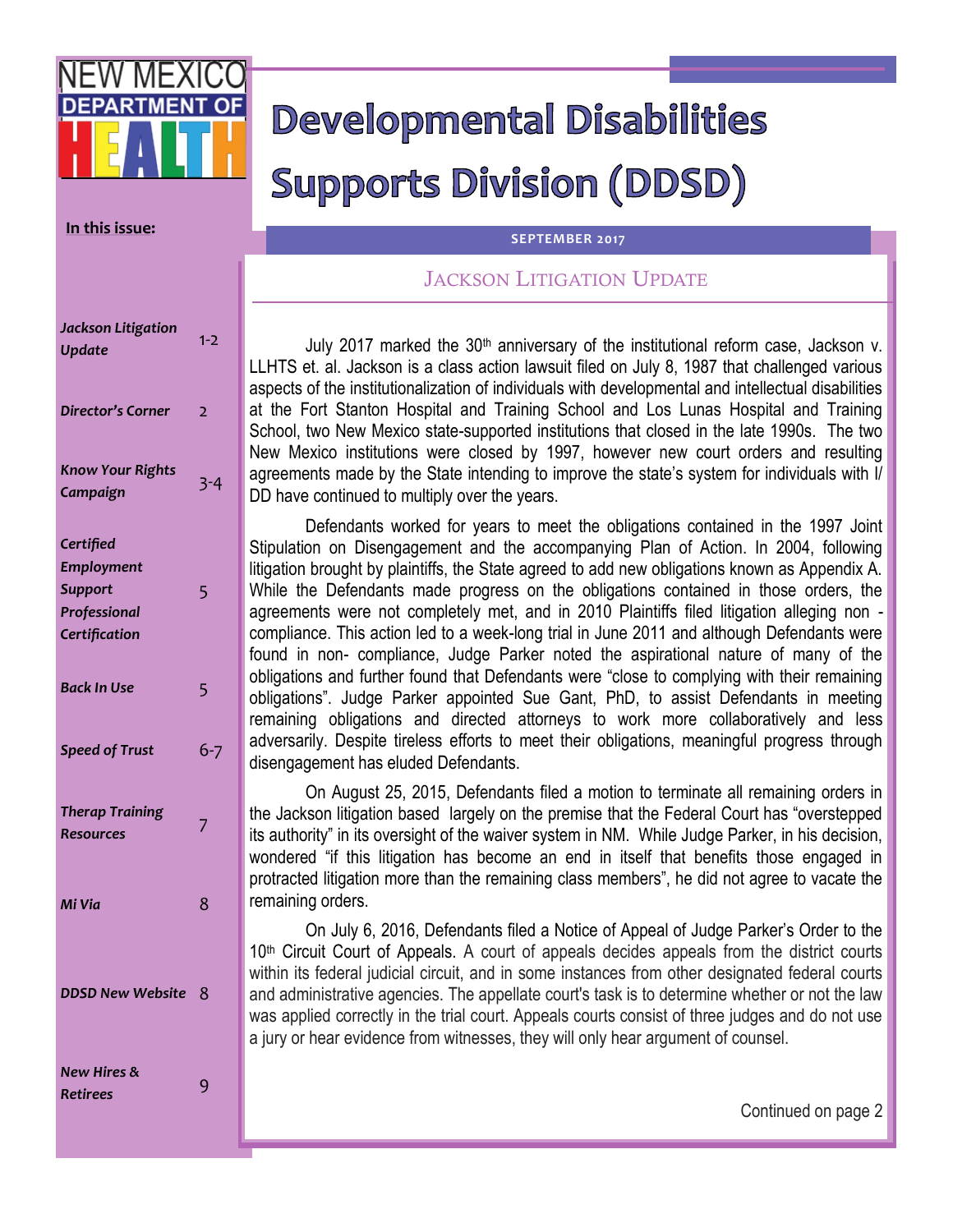#### Page 2

# JACKSON LITIGATION UPDATE(CONT.)

The Jackson case has been scheduled for oral argument September 26<sup>th</sup> in Denver, Colorado. The official docket, or legal history of the case, along with motions prepared by both parties, has been submitted to the  $10<sup>th</sup>$  Circuit. On September 26th, each party will be given 15 minutes to argue their position on the State's request to terminate all remaining orders in the litigation. A decision by the Court will be rendered at a later date.

While Defendants are hopeful that the community system they have established over the past 30 years will be recognized by the federal appellate court as meeting and exceeding the original intent of the 1987 litigation, we will continue, unstintingly, our work on behalf of the vulnerable populations we serve, including continued efforts to address needs identified in remaining obligations

Memorandum Opinion and Order, Jackson v Los Lunas et al., Doc. 1930 at 195. ii Memorandum Opinion and Order, Jackson v Los Lunas et al., Doc. 2103 at 11.

Contributor: Kathyleen Kunkel, DDSD Deputy Director

### DIRECTOR'S CORNER

What's up in the Director's Corner? In case you just came out from under a rock I just want you to know there is a lot going on in DDSD. Did you get to see the solar eclipse? It was a magnificent event. It gives me hope that there is still some sort of order in the universe and it also encourages me that there can still be order in the work that we do. It is my goal to instill order in our internal processes and foster informed decision making in our program planning. We need to stop ordering other folks around and seek to become more collaborative in our efforts and shared goals.

Speaking of order, September 26, in Denver, Colorado, the 10<sup>th</sup> Circuit Court of Appeals will listen to our case regarding the thirty-year Jackson Litigation (see Jackson Litigation Update). I look forward to the decision of the 10<sup>th</sup> Circuit with both excitement and commitment. Excitement that the thirty-year-old lawsuit could be over. Commitment that regardless of the outcome, we will still have work to do to provide the quality services that our fellow citizens and their families deserve.

We need to celebrate the small things that we see occurring and continue to work harder to consider input from our stakeholders. The Regional Office Request for Intervention (RORI) will be renamed the Regional Office Request for Assistance (RORA). This was a suggestion from the ACQ Policy and Quality Subcommittee. Assistance sounds a little more positive and helpful than Intervention. We are working to get input from provider agencies on other issues related to programs and services prior to making decisions.

I have asked for and received input from the Deputy Directors on my job performance. It was difficult for them, so they say, to provide that anonymous feedback. It is feedback that I will consider as we move forward. If you have feedback on my performance, please feel free to share that with me directly or send it through a Regional Office or Deputy Director. I would ask that each of us, daily, provide a positive comment to a co-worker about something that you appreciate about them. Let's celebrate the small things that occur every day in our work. Everyone, even supervisors, managers, and Deputy Directors, like to know their work is recognized and appreciated.

Thanks for all you do to provide quality lives and positive outcomes for the people we serve.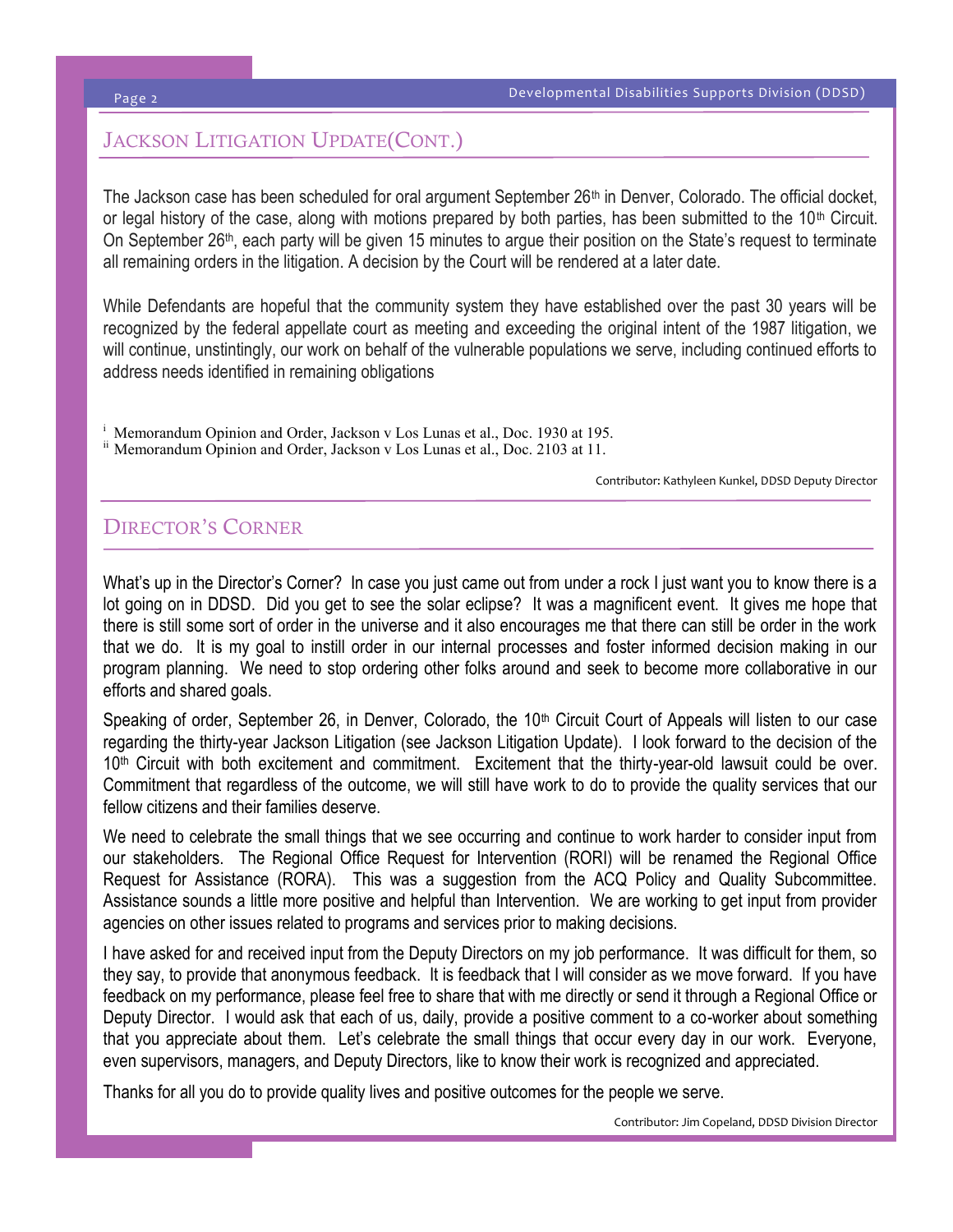# KNOW YOUR RIGHTS CAMPAIGN



# **HCBS Settings Requirements**

# **Validation**

Although the Centers for Medicare and Medicaid Services (CMS) extended the deadline for the HCBS Settings Requirements compliance until 2022, all states are required to obtain final approval of their Statewide Transition Plans by March 2019. DDSD is still working vigorously with our stakeholders towards final approval of New Mexico's Statewide Transition Plan from CMS.

The UNM Center for Development and Disability validation team has spent the summer visiting HCBS waiver service settings across the state validating results of providers' self-assessments conducted in 2015. The purpose of the provider validation is to determine compliance levels with the requirements of the CMS setting requirements and to identify training and/or technical assistance needs. Validation activities involve provider validations and participant surveys as an additional way to validate each setting. Over 300 validations have been completed thus far. The validation activities will continue through the early fall with a projected completion date of September 30. Upon completion, DDSD will notify all participants of the survey findings and next steps for our providers.

Continued on page 4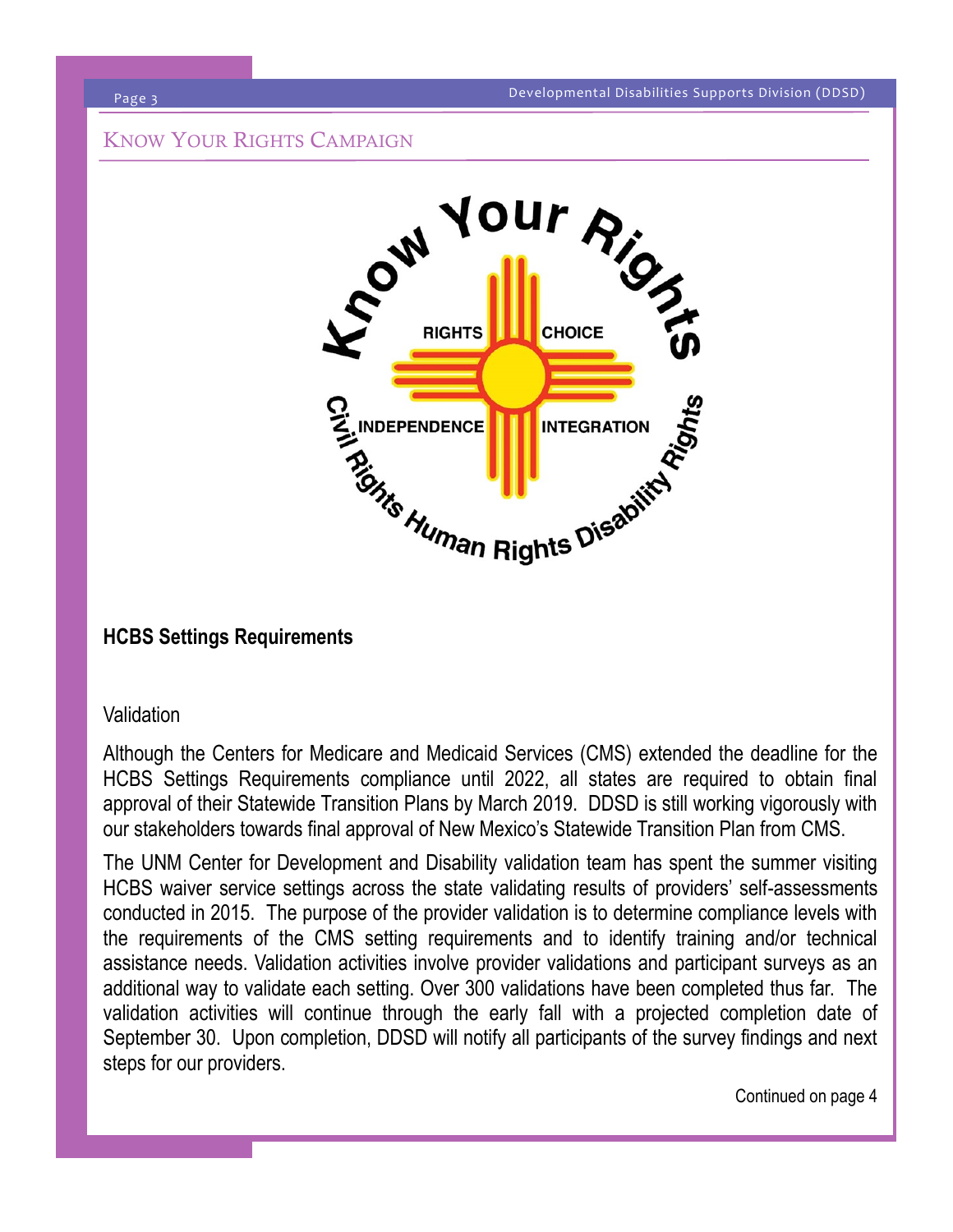# KNOW YOUR RIGHTS CAMPAIGN (CONT.)

# Know Your Rights Campaign

DDSD continues to forge the pathway to better lives and more choices for people with intellectual and developmental disabilities through our Know Your Rights (KYR) Campaign. The Know Your Rights Campaign and Steering committee provided outreach and education through the following activities and forums this spring, summer and fall:

- Developmental Disabilities Planning Council (DDPC) Advocate Leadership Academy - KYR presentation April 10
- Parents Reaching Out (PRO) Family Leadership Conference KYR Presentation and exhibit booths April 20 and 21

# **DIVERSITY**

Everyone is individual and different

# **EQUALITY** Equal access to opportunity and individual rights

### **INCLUSION** Inclusion is a sense of belonging, feeling respected, and valued for who you are

- NM Allies for Advocacy Stakeholders Meeting on May 4
- Attorney General Steering Committee representative submitted a KYR synopsis to the Attorney General at his request on May 7
- Training conducted for the ARC guardians with advocates, DDSD, DDPC and Attorney General's office on May 17. 10 guardians participated
- Training conducted for the Division of Health Improvement with advocates, DDSD, DDPC and Attorney General's office on May 17. 16 DHI staff participated
- Governor's Commission on Disability Grant application submitted and approved joint proposal NM Allies for Advocacy and PRO - KYR training at PRO state-wide support groups
- DDPC and the ARC of NM Statewide Self-Advocacy Summit Theme is Know Your Rights So You Can Live the Life You Want! June 16 & 17 presentations and exhibit booths, keynote speaker and closing speaker for the conference
- DD Waiver Standards draft revision and Statement of Rights input session with advocates in June
- Roswell Advocacy Statewide Conference KYR June 30 keynote speaker and presentations
- Southwest Conference on Disabilities Proposal accepted for October 2017

Stay tuned for more exciting Know Your Rights meetings and opportunities this fall!

Contributor: Jennifer Rodriguez, DDSD Community Programs Bureau Chief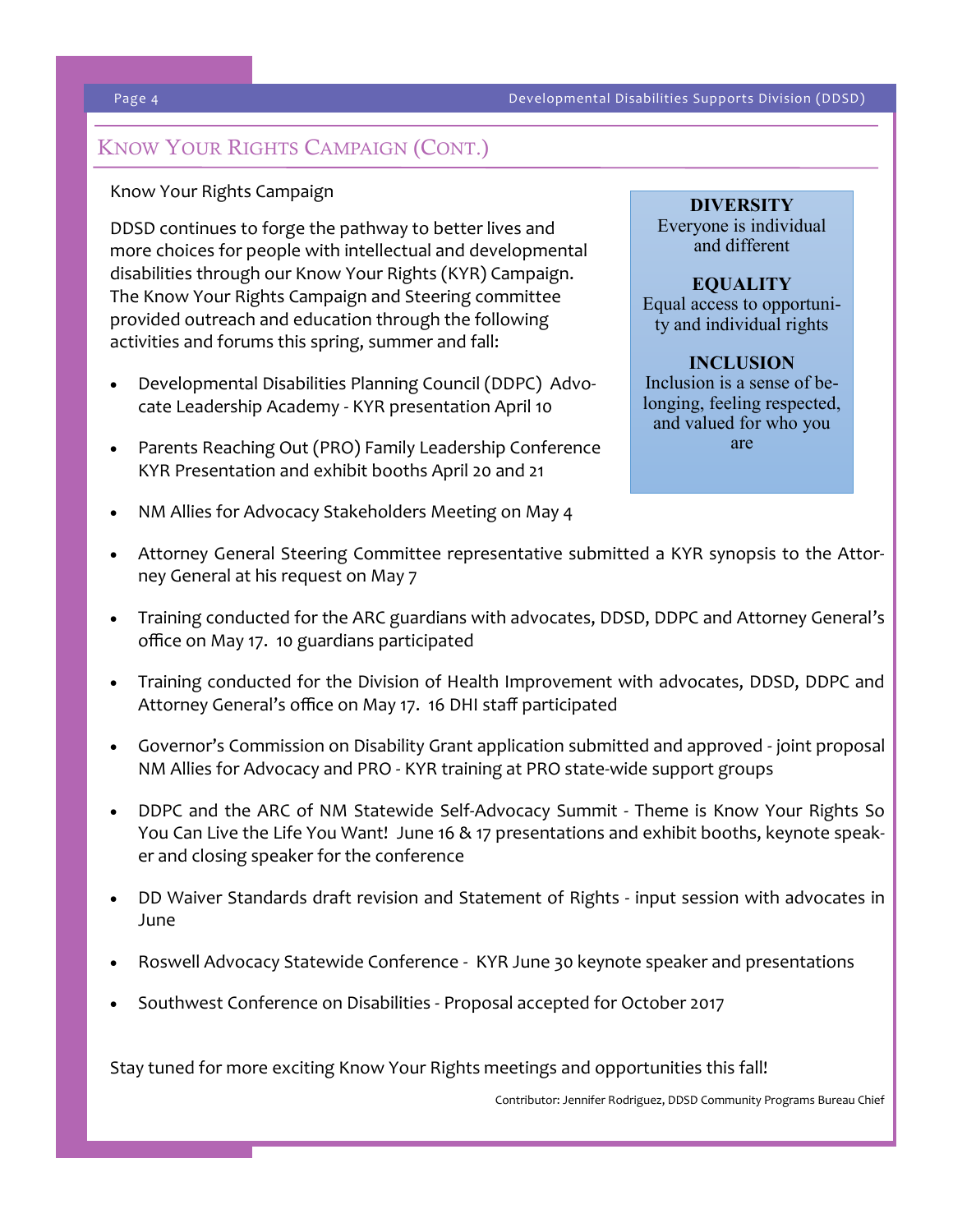# CERTIFIED EMPLOYMENT SUPPORT PROFESSIONAL CERTIFICATION

APSE, the Association of People Supporting Employment First, created the first national certification program for employment support professionals called the Certified Employment Support Professional™ or CESP™ certification. The CESP™ program is the first in the nation to create national guidelines to validate and support the training currently provided in the field.

Unlike training programs that provide a certificate of completion, the CESP™ certification sets a standard of knowledge and distinguishes employment support professionals who have shown they have the skill and competence to perform the requirements of the job. The CESP™ exam seeks to define the benchmarks for knowledge and competency in the field in the following areas: 1) Application of Core Values and Principles to Practice & Legislation and Funding; 2) Individualized Assessment and Employment/Career Planning; 3) Community Research and Job Development; 4) Workplace and Related Supports and 5) Ongoing Supports.

Partners for Employment (PFE), a collaboration between the UNM/CDD, DDSD and the Division of Vocational Rehabilitation (DVR) brought the examination to New Mexico for a second time and offered scholarships for the cost of the test. The most recent testing opportunity was held on May 19, 2017. The following eight professionals passed the exam:

Rebecca Roybal – UNM/CDD PFE Staff Sylvia Slefo – LifeRoots Adrienne Smith – UNM/CDD PFE Contractor Dave Brunson – DDSD CI Coordinator Deborah Lassiter – DDSD CI Coordinator Samuel Bailon – Tresco Jessica Hernandez – Community Options Randy Small – ENMRSH

Congratulations to these leaders in Supported Employment! New Mexico now has 24 CESPs™ statewide. For more information about the ASPE CESP™ certification, please visit [www.apse.org.](http://www.apse.org) PFE plans to schedule another opportunity to take the exam in New Mexico this fiscal year. Details will be forthcoming. If you are interested in taking the exam, please contact Carrie Roberts at [Carrie.Roberts@state.nm.us.](mailto:Carrie.Roberts@state.nm.us)

Contributor: Carrie Roberts, DDSD Community Inclusion Manager

# BACK IN USE

Individuals and families looking for assistive equipment may be able to obtain what they require through a program run by Adelante Development Center, Inc. in Albuquerque. This program, called "**Back in Use**", supports individuals by recycling assistive technology devices and equipment donated by the public, and connecting those items to seniors and people with disabilities who need them. This program accepts, refurbishes and donates used computers to qualifying individuals and local non-profit organizations.

Durable medical equipment such as wheelchairs, walkers, shower chairs, lifting or transfer systems, and hospital beds may be available free of charge. The program does not repair equipment, so donated equipment must be in useable condition. The equipment is sanitized and checked before being distributed.

In order to donate assistive devices or get connected to something individuals may need, visit [www.backinuse.com,](http://www.backinuse.com/) or contact the Adelante Back in Use Program at 505-341-7171.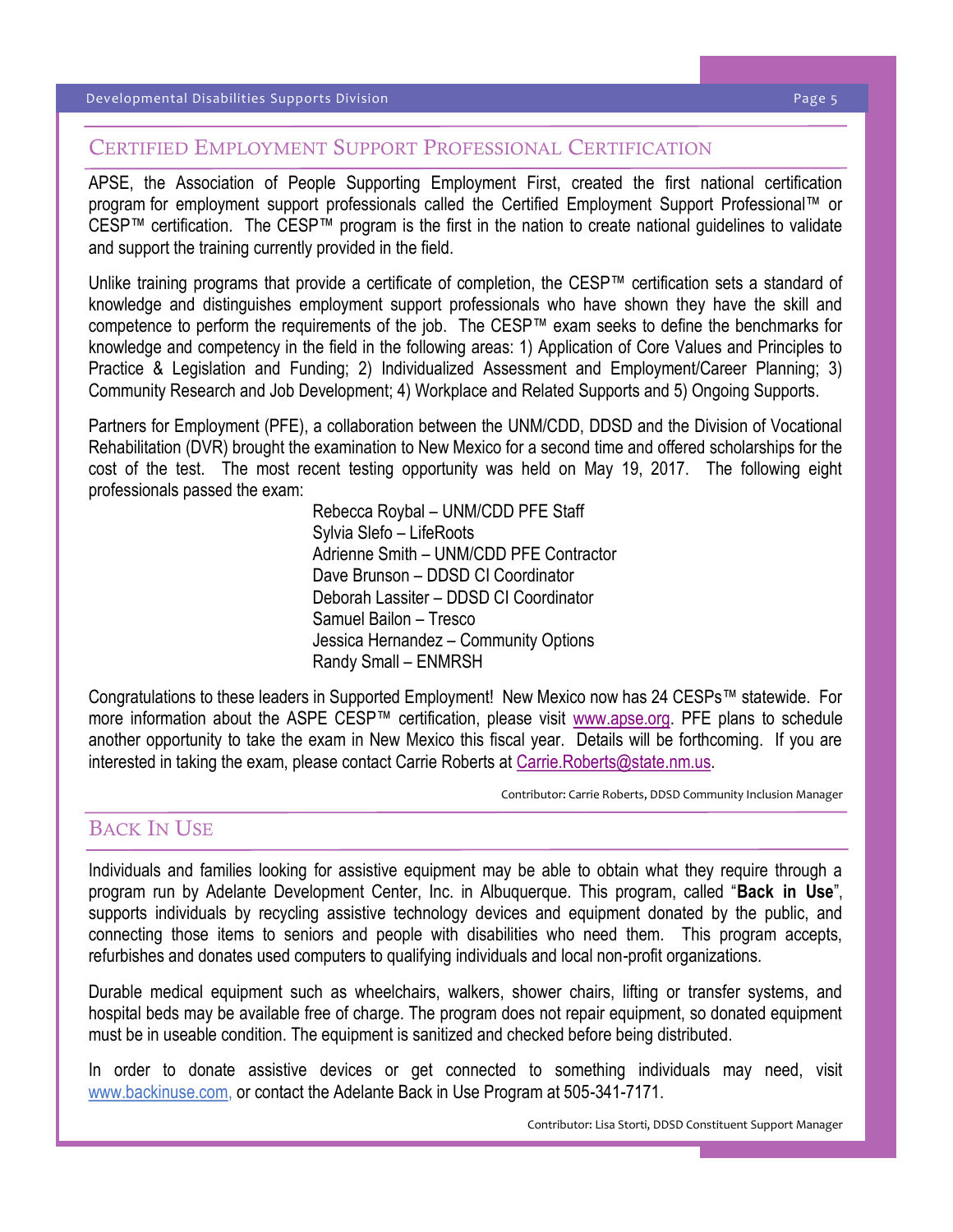# SPEED OF TRUST

The final installment of a three-part series on The Speed of Trust wraps up with understanding that trust is essential to prosperity, satisfaction and joy. If you don't have a high-trust organization, you are paying taxes. Distrust gets you taxes**;** trust pays you dividends.

### The 7 Low-Trust Organizational Taxes™

**Redundancy:** Redundancy is unnecessary duplication. A costly redundancy tax is often paid in excessive organizational hierarchy with layers of management and overlapping structures designed to ensure control.



- **Bureaucracy:** Bureaucracy includes complex and cumbersome rules, regulations, policies, procedures, and processes.
- **Politics:** Office politics divide a culture against itself. The result is wasted time, talent, energy, and money.
- **Disengagement:** Disengagement occurs when people put in enough effort to avoid getting fired but don't contribute their talent, creativity, energy or passion.
- **Turnover:** Employee turnover represents a huge cost and in low-trust companies, turnover is in excess of the industry standard – particularly of the people you least want to lose.
- **Churn:** Churn is the turnover of stakeholders other than employees. When trust inside an organization is low, it gets perpetuated in interactions in the marketplace causing great turnover among customers, suppliers, distributors and investors.
- **Fraud:** Fraud is flat out dishonesty, sabotage, obstruction, deception and disruption and the cost is enormous.

#### The 7 High-Trust Organizational Dividends™

- **Increased value:** Watson Wyatt study shows high-trust organizations outperform low-trust organizations in total return to shareholders by 286 percent.
- **Accelerated growth:** Research clearly shows customers buy more, buy more often, refer more and stay longer with companies they trust.
- **Enhanced innovation:** High creativity and sustained innovation thrive in a culture of high trust.
- **Improved collaboration:** High-trust environments foster the collaboration and teamwork required for success in the new global economy.
- **Stronger partnering:** A Warwick Business School study shows that partnering relationships that are based on trust experience a dividend of up to 40 percent of the contract.
- **Better execution:** Franklin Covey's execution quotient tool (xQ) has consistently shown a strong correlation between higher levels of organizational execution and higher levels of trust.
- **Heightened loyalty:** High-trust companies elicit far greater loyalty from their primary stakeholders than lowtrust companies. Employees, customers, suppliers, distributors and investors stay longer.

We can't avoid risk in life or in our organizations. The goal is to manage risk wisely and extend trust in a way that will avoid taxes and create the greatest dividends over time. "Propensity to Trust" is the tendency, inclination, or predisposition to believe that people are worthy of trust and desire to extend it to them freely. "Analysis" is the ability to analyze, evaluate, theorize, consider implications and possibilities, and come up with logical decisions and solutions.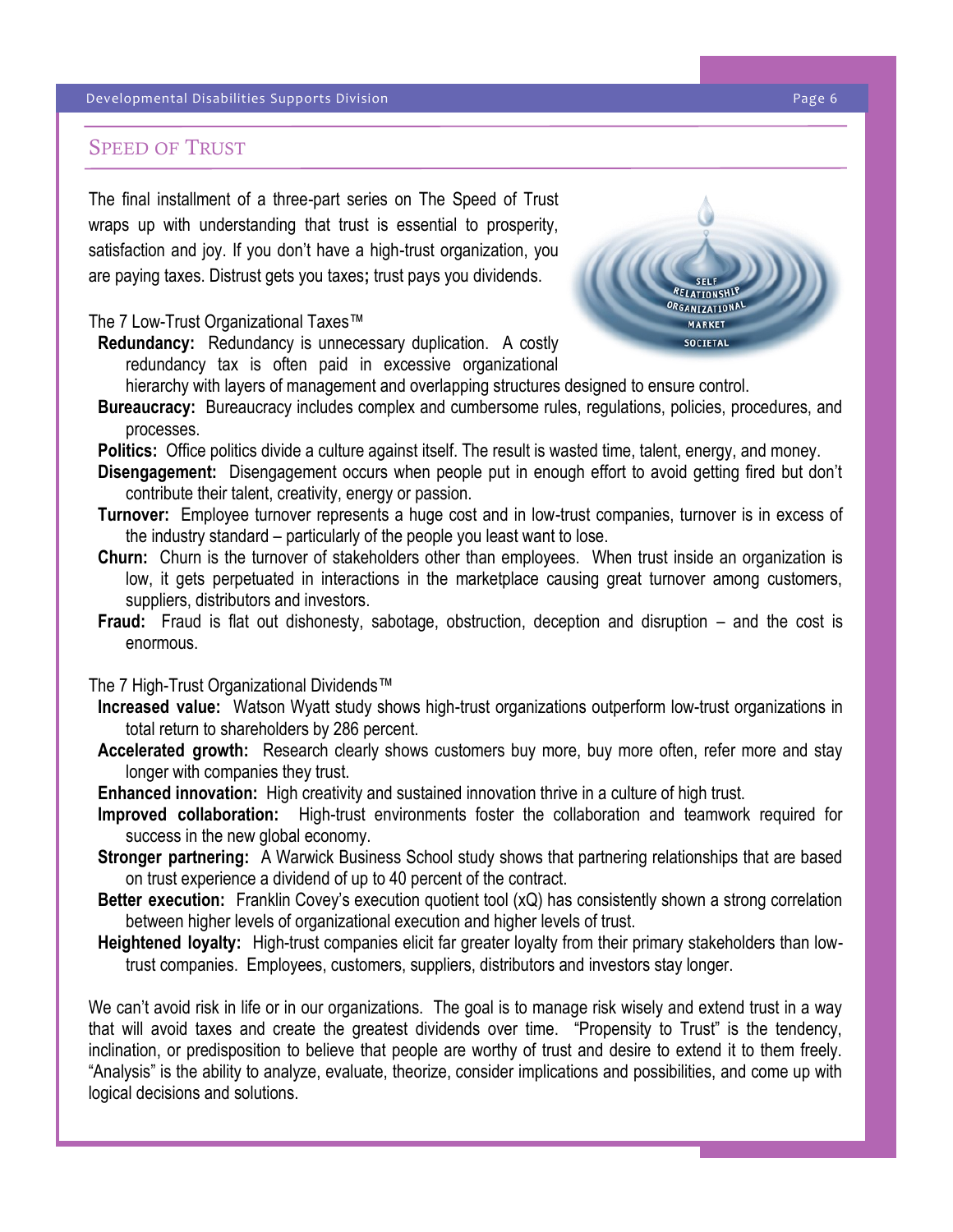#### Developmental Disabilities Supports Division Page 7

# THE SPEED OF TRUST (CONT)



We need to remember that we can establish trust, we can grow trust, we can extend trust and we can restore trust. We can behave in ways that inspire trust and we can increase speed and lower cost. The more trust within an organization, the faster it can move to deliverable results

Contributor: Christine Fredenburgh, DDSD Provider Enrollment Info/Rec Clerk

# THERAP TRAINING RESOURCES

There are several training resources available on the Therap Services website - [https://](https://secure.therapservices.net) [secure.therapservices.net.](https://secure.therapservices.net) The website has a dashboard button for States and a page specifically for New Mexico. On this page, you can find User Guides for the mandated modules and information on other modules available in Therap. These contain step-by-step instructions, and are highly recommended if you have questions about a specific task you are conducting in Therap.

There is also a dashboard button for the Training Academy. On this page, you can watch training videos. These can be very informative for a general overview of Therap Modules. However, they are not State-specific as far as individual State requirements.

The User Guide for New Case Management Accounts is coming soon. There will also be a series of training webinars for New Case Management Accounts. Every Thursday at 1pm MST there will be a standing webinar for questions and answers on set up and usage of the Case Management Account. The link to participate in these webinars is [https://global.gotomeeting.com/join/321563685.](https://global.gotomeeting.com/join/321563685) We will continue this training throughout the next two months, then move to a monthly training.

Training on how to use the Case Management Account will be held every Tuesday and Wednesday at 10:00 am and 1:00 pm MST. These trainings will last until Sept 8. The link to participate in these webinars is [https://](https://attendee.gotowebinar.com/rt/3220596386468915458) [attendee.gotowebinar.com/rt/3220596386468915458.](https://attendee.gotowebinar.com/rt/3220596386468915458)

For more information, contact Kathy Baker, Therap Administrator, at [kathy.baker@state.nm.us](mailto:kathy.baker@state.nm.us) or call 505-841- 5524.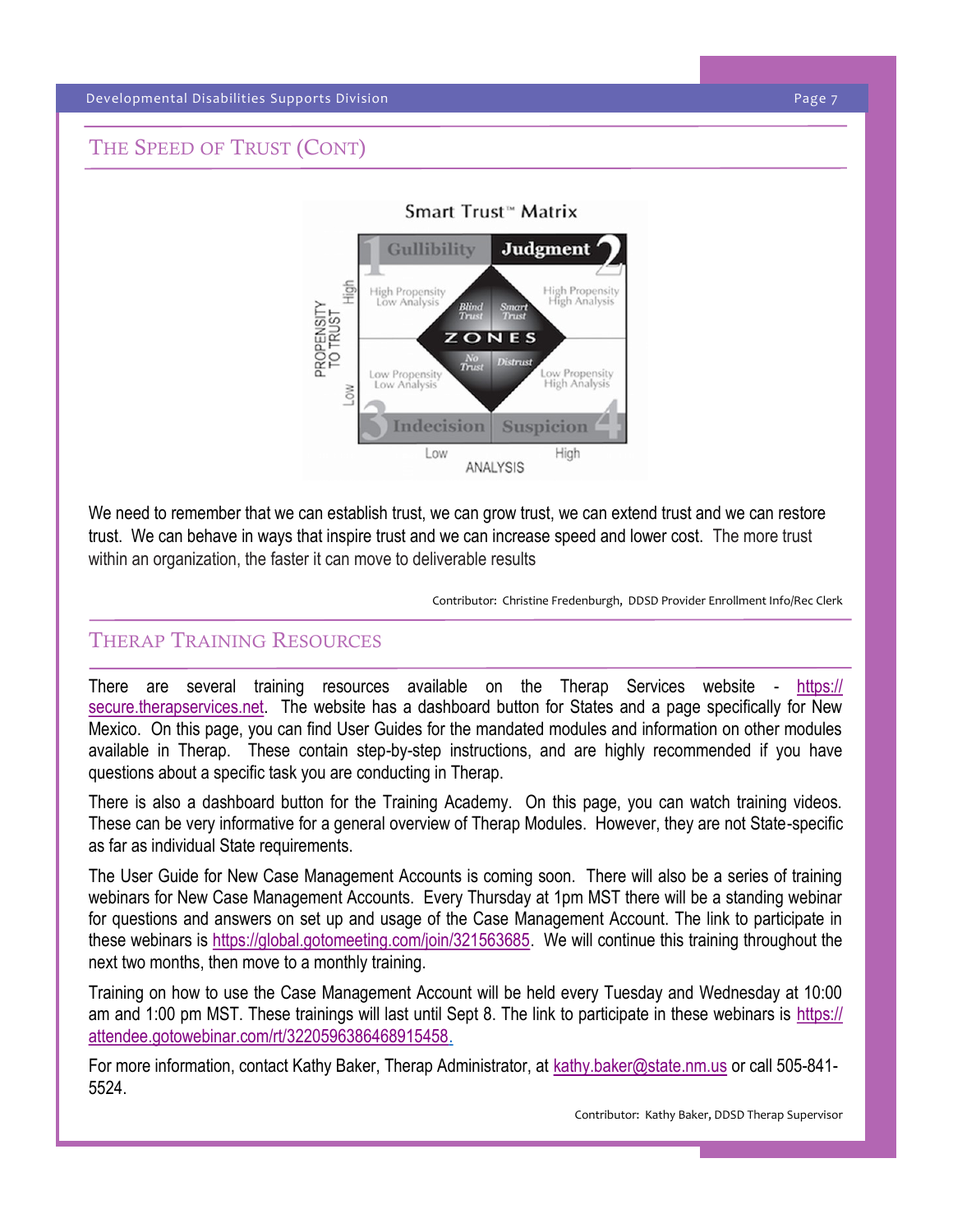# **MI VIA**

# **New Mi Via Website**

The new Mi Via website is up and running! It can be found at [https://nmhealth.org/about/ddsd/.](https://nmhealth.org/about/ddsd/) The following is a summary of the website's contents.

The **Mi Via home** page includes an overview of the self-directed waiver, Frequently Asked Questions, information on how to apply, links to the service standards and appendices, regulations and self-directed forms. Additionally, the home page has information for incident reporting, a link to a listing of Mi Via consultant agencies, contact information for the Medicaid Third-Party Assessor - Qualis Health, the Fiscal Management Agency - Conduent and contact information for the Human Services Department/Medical Assistance Division/Mi Via Unit.

The **Publication** page houses all the current forms and publications associated with the Mi Via Waiver.

The **Resources** page has links to the Family Caregiver Alliances, New Mexico Direct Caregivers' Coalition and Social Services Resource Directory.

The **Staff** page has the names and contact information for the DOH/DDSD/Mi Via Unit and DOH/DDSD/Regional Office Mi Via Liaisons.

The **Communication** page houses all Mi Via Newsletters from May 2013 to present. The Mi Via Newsletters inform participants and EORs of program and/or process changes and updates.

The **Service Planning & Budgets** page covers person-centered thinking, planning and practice, as well as the development of the Mi Via Service and Support Plan (SSP) and the budget.

The **Services and Supports** page lists all Mi Via covered services which includes Consultant/Support Guide services, Community Membership services, Health and Wellness Supports, Living Supports and Other Related Goods and Supports.

Contributor: Regina Lewis, DDSD Mi Via Program Coordinator

# DDSD'S NEW WEBSITE

# You asked! We listened!

DDSD is migrating to a single, and better organized website as part of DOH's effort to provide a single web portal. DDSD is migrating to the NM Department of Health's new website at [www.nmhealth.org](http://www.nmhealth.org). From the department's home page, you can navigate to DDSD's home page or go directly there at [www.nmhealth.org/about/ddsd.](http://www.nmhealth.org/about/ddsd) DDSD is migrating the ACT New Mexico, Mi Via and the DDSD Archive websites to the new DOH Website at [www.nmhealth.org/abut/ddsd](http://www.nmhealth.org/abut/ddsd) .

This migration has already begun. You can find current information about the Mi Via Waiver, and the Family Infant Toddler Program at [www.nmhealth.org/about/ddsd](http://www.nmhealth.org/about/ddsd). By December, information about all of DDSD's programs will be available at this new location. Don't worry, until the migration is finished information is still available for the DD Waiver at<http://www.actnewmexico.org/> and through our old site at [http://archive.nmhealth.org/ddsd/.](http://archive.nmhealth.org/ddsd/) 

Contributor: Marc Kolman, DDSD Deputy Director